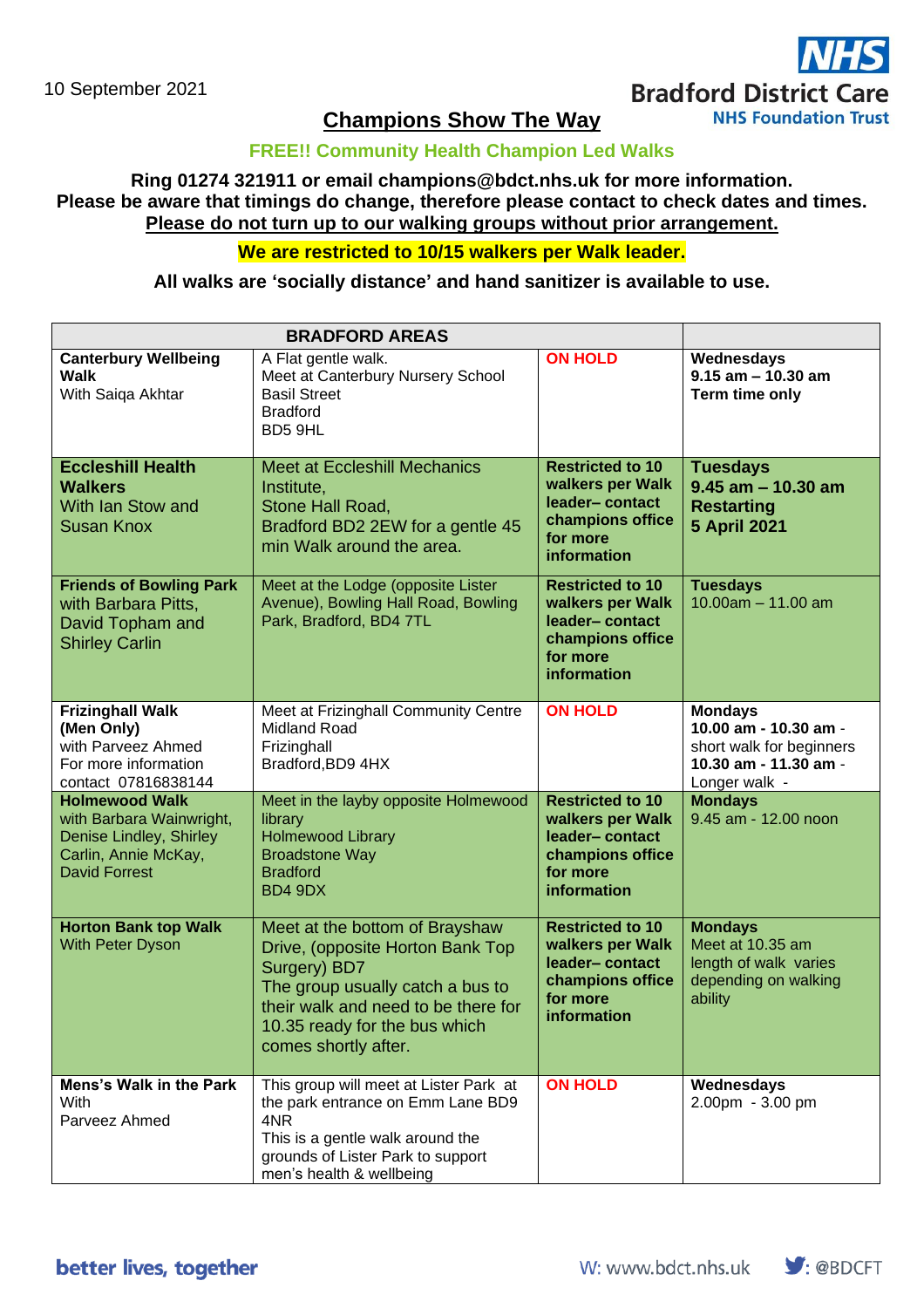| <b>Peel Park Walk</b><br>With<br>Sarah Maybury                                                                         | <b>Meet at Peel Park</b><br>(Cliffe road entrance)<br>for a gentle walk around Peel Park,<br>returning back to Park Gates at Cliffe<br>Road.<br><b>BD2 4BX</b>                                           | <b>Restricted to 10</b><br>walkers per Walk<br>leader-contact<br>champions office<br>for more<br>information | <b>Thursday</b><br>10.00 $am - 11.00$ am                                   |
|------------------------------------------------------------------------------------------------------------------------|----------------------------------------------------------------------------------------------------------------------------------------------------------------------------------------------------------|--------------------------------------------------------------------------------------------------------------|----------------------------------------------------------------------------|
| <b>The Ridge Walkers</b><br>with<br><b>Michael Whyte</b><br><b>Tim Grunwell</b>                                        | Meet at the top gates of Horton Park,<br>by the Ridge Medical Practice,<br>Cousen Road,<br>BD73JX                                                                                                        | <b>Restricted to 10</b><br>walkers per Walk<br>leader-contact<br>champions office<br>for more<br>information | <b>Thursdays</b><br>11.00 $am - 12.00$ pm                                  |
| <b>Walking Back to</b><br><b>Happiness</b><br><b>With Rodney Kench</b>                                                 | Meet at:<br><b>Thornton Primary School</b><br>Thornton Road, BD13 3NN<br>Flat walk with some inclines. Everyone<br>welcome.                                                                              | <b>Restricted to 10</b><br>walkers per Walk<br>leader-contact<br>champions office<br>for more<br>information | <b>Tuesdays</b><br>1.00 pm $- 2.30$ pm                                     |
| <b>Wibsey Walkers</b><br>With,<br>Tim Grunwell,<br>Betty Stothers,<br>Carol Holdsworth<br>Gwyneth Chatburn             | Meet at the Beacon Road entrance to<br>Wibsey Park, BD6 3QD<br>On the 3rd Monday of the month there<br>is the option to go on an alternative<br>walk,<br>further afield.                                 | <b>ON HOLD</b>                                                                                               | <b>Mondays</b><br>11.00 $am - 12.00$ md                                    |
| <b>Woodland Wanderers</b><br>With Patricia Haigh<br>Please contact Patricia on<br>07504991648 for more<br>information. | A walk around Norman Rae Park,<br>Northcliffe or Lister Park                                                                                                                                             | <b>Restricted to 10</b><br>walkers per Walk<br>leader-contact<br>champions office<br>for more<br>information | <b>Thursdays</b><br>11.00 $am - 12.00$ md<br><b>OH HOLD</b>                |
| <b>Wyke Nooks and</b><br><b>Crannies Walkers</b><br>Tony Green,<br>Stan Clay,<br>Lynda Sweeby,<br><b>Jean Martin</b>   | Meet at<br><b>Sunnybank Medical Practice</b><br>Towngate<br>Bradford BD12 9NG<br>This is a steady paced walk around<br>Wyke                                                                              | <b>Restricted to 10</b><br>walkers per Walk<br>leader-contact<br>champions office<br>for more<br>information | <b>Mondays</b><br>$9.30$ am $- 10.45$ am                                   |
|                                                                                                                        | <b>SHIPLEY &amp; SURROUNDING AREAS</b>                                                                                                                                                                   |                                                                                                              |                                                                            |
| <b>Baildon Walkers</b><br>with<br>Peter and Yvonne Kierman<br>Howard and Christine Lloyd,<br>and Andrew Marshall       | Meeting at 2 different locations:<br>Potted Meat Stick, (adjacent to the<br>car park in the village centre)<br>and the bench at the junction of<br>West View/Newton Way (100<br>metres from the surgery) | <b>Restricted to 15</b><br>walkers per Walk<br>leader-contact<br>champions office<br>for more<br>information | Wednesdays<br>10.45 am and<br>11am set off times<br>(for a 45 minute walk) |
| <b>Bingley Walkers</b><br>with Sheila Furness,<br><b>Christine Bondarenko</b>                                          | <b>Bingley Arts Centre</b><br><b>Main Street</b><br><b>Bingley</b><br><b>BD16 2LZ</b>                                                                                                                    | <b>Restricted to 10</b><br>walkers per Walk<br>leader-contact<br>champions office<br>for more<br>information | <b>Tuesdays</b><br>2.00 pm - 3.00 pm<br>No walk 14 September               |
| <b>Bingley 2 Hour Walk</b><br>with<br>Christine Bondarenko,<br>Ian Barker, James Muff<br>Dennis Palframan              | Meeting point varies:<br>July - Silsden in the main car park<br>August - Baildon, Jenny Lane car<br>park<br>Sept - Harden - on road Harden<br>side of the Malt pub                                       | <b>Restricted to 10</b><br>walkers per Walk<br>leader-contact<br>champions office<br>for more<br>information | <b>Thursdays</b><br>12.30 pm - 2.30 pm                                     |

Champions Show the Way has joined Social Media, please follow us on Facebook and Twitter<br> **Champions Show the Way**<br>
Champions Show the Way



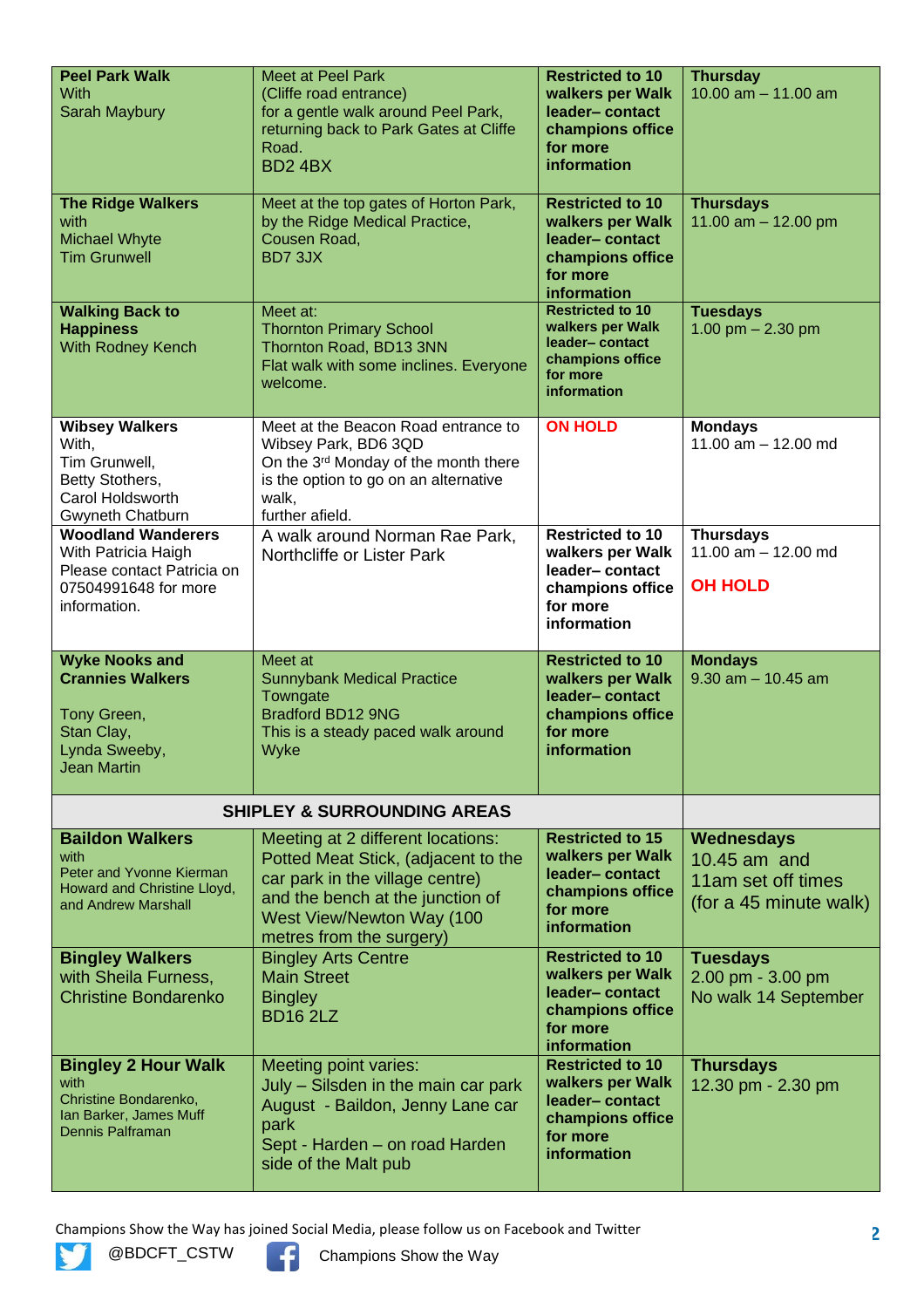| <b>Cullingworth Walkers</b><br><b>A Walk</b><br>with, John Hudson,<br>Judith Bentley,<br>Kathleen James,<br>Ron Thompson,<br>Pam Dobson,<br>Andrew Bond,<br><b>Suzanne Trewartha</b><br><b>Cullingworth Walkers -</b> | Meet at<br><b>Methodist Church</b><br><b>Dellside Fold</b><br>Cullingworth<br><b>BD13 5EX</b><br>The group meet back at the church<br>after the walk for refreshments<br>50p donation for refreshments<br>Meet at                                                                                                                                                              | <b>Restricted to 10</b><br>walkers per Walk<br>leader-contact<br>champions office<br>for more<br>information<br><b>Restricted to 10</b> | <b>Thursdays</b><br>Meet at 9.15 am,<br>for a prompt start at 9.30<br>$am -$<br>finishes at<br>$11.00am - 11.30 am$ |
|-----------------------------------------------------------------------------------------------------------------------------------------------------------------------------------------------------------------------|--------------------------------------------------------------------------------------------------------------------------------------------------------------------------------------------------------------------------------------------------------------------------------------------------------------------------------------------------------------------------------|-----------------------------------------------------------------------------------------------------------------------------------------|---------------------------------------------------------------------------------------------------------------------|
| <b>Level walk</b><br><b>B</b> Walk                                                                                                                                                                                    | <b>Methodist Church</b><br><b>Dellside Fold</b><br>Cullingworth<br><b>BD13 5EX</b><br>The group meet back at the church<br>after the walk for refreshments<br>50p donation for refreshments                                                                                                                                                                                    | walkers per Walk<br>leader-contact<br>champions office<br>for more<br>information                                                       | <b>Thursdays</b><br>Meet at 9.15 am,<br>for a prompt start at 9.30<br>$am - Finishes at 11.00$<br>am                |
| <b>River Aire Apperley</b><br><b>Bridge Walkers</b><br>with Nick Milsom                                                                                                                                               | Meet at the George and Dragon pub<br>carpark at Apperley Bridge. This is a walk<br>over variable, uneven and muddy terrain,<br>including inclines and stiles, therefore is<br>not suitable for people those with mobility<br>problems. Suitable footwear and clothing<br>must be worn. The group will meet at the<br>Bridge Cafe for a hot drink afterwards if<br>walkers wish | <b>Restricted to 10</b><br>walkers per Walk<br>leader-contact<br>champions office<br>for more<br>information                            | <b>Tuesdays</b><br>$2.00$ pm $-3.00$ pm                                                                             |
| <b>River Aire Walkers</b><br>with Nick Milsom                                                                                                                                                                         | Meet at River footbridge at Dock<br>Lane, Shipley. St Ives Street,<br>Parking available at dock lane.                                                                                                                                                                                                                                                                          | <b>Restricted to 10</b><br>walkers per Walk<br>leader-contact<br>champions office<br>for more<br>information                            | <b>Tuesdays</b><br>10.00 am -11.00 am                                                                               |
| <b>Shipley Footsteps</b><br>with<br><b>Christine Marston</b><br>Mark Thompson                                                                                                                                         | Shipley Town Hall, BD18 3EJ<br>Meet at the side of the building, by the<br>bench.                                                                                                                                                                                                                                                                                              | <b>ON HOLD</b>                                                                                                                          | <b>Fridays</b><br>11.00 am -12.00 noon                                                                              |
| <b>Wilsden Walkers (A)</b><br>With Sheila Dickerson,<br>Christine Dufton,<br>Lynn Ramsbotham,<br>Bryan Walkden, Sheila<br>Nurse, Christina<br>Watkinson.<br><b>Andrew Bond</b>                                        | Meet at:<br><b>Wilsden Village Hall</b><br><b>Townfield</b><br><b>BD15 0HT</b><br>£1 donation for refreshments                                                                                                                                                                                                                                                                 | <b>Restricted to 10</b><br>walkers per Walk<br>leader-contact<br>champions office<br>for more<br>information                            | <b>Mondays</b><br>(Except bank holidays)<br>9.15 am - 10.45 am<br><b>Starting 13 September</b>                      |
| <b>Wilsden Walkers Level</b><br>(B)<br>with Kath James,<br>Christine Dufton,<br>Gill Smith, Sheila Nurse,<br><b>Christina Watkinson</b>                                                                               | <b>Wilsden Village Hall</b><br><b>Townfield</b><br>BD15 0HT<br>£1 donation for refreshments                                                                                                                                                                                                                                                                                    | <b>Restricted to 10</b><br>walkers per Walk<br>leader-contact<br>champions office<br>for more<br><b>information</b>                     | <b>Mondays</b><br>(Except bank holidays)<br>9.15 am - 10.15 am<br><b>Starting 13 September</b>                      |

Champions Show the Way has joined Social Media, please follow us on Facebook and Twitter<br> **Champions Show the Way**<br>
Champions Show the Way